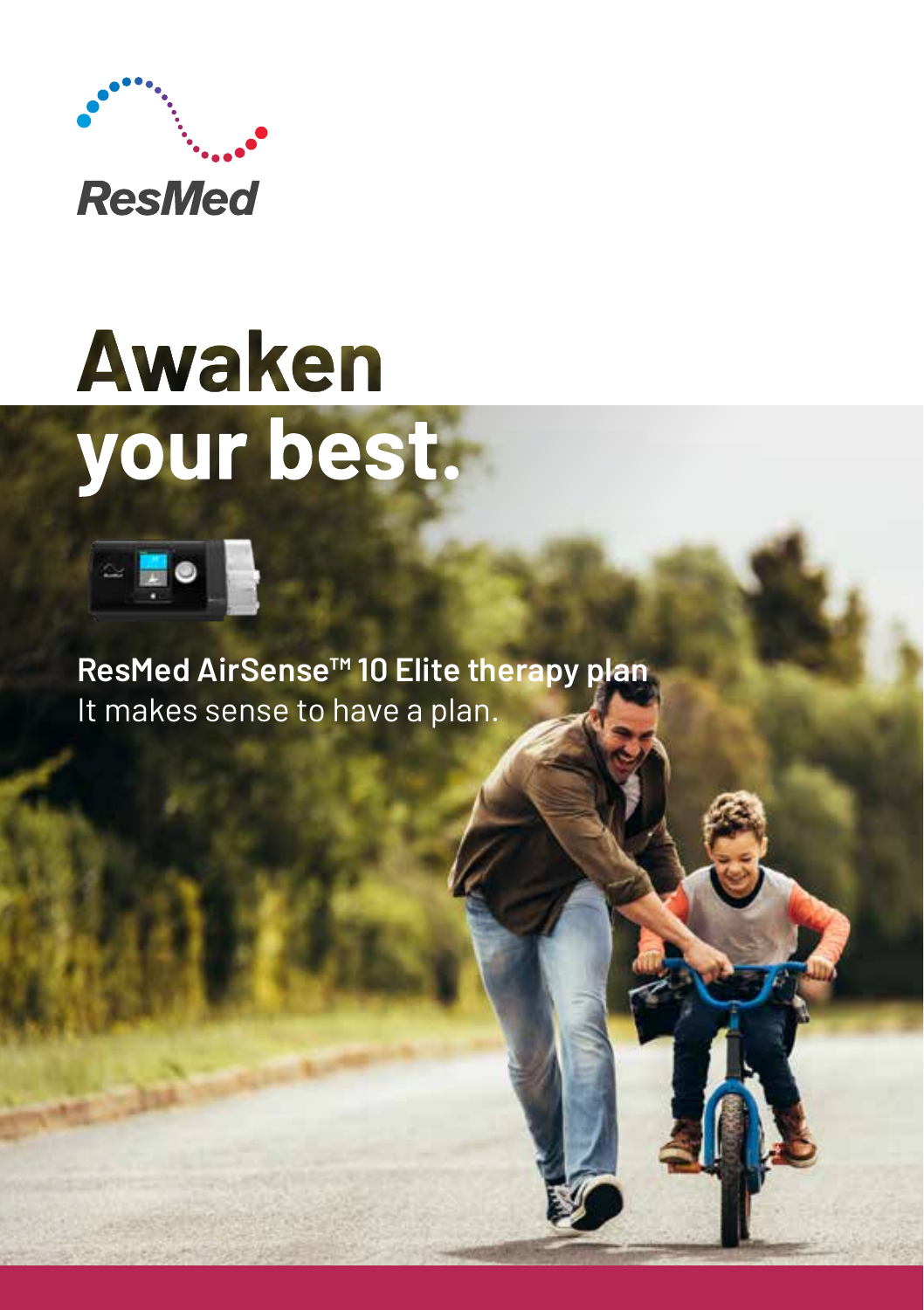### Sleep therapy made easy

ResMed understands that caring for your mask and equipment can be timeconsuming, confusing and can come with unexpected costs. Our range of therapy plans is designed to make payments more manageable and better match your lifestyle needs.

- $\vee$  The latest gear for optimal therapy delivered to your door
- $\vee$  Up to 5 years warranty on your device\*
- sleepvantage™ membership and exclusive support\*
- $\checkmark$  Easy fixed weekly payments over 36 months
- myAir™ app available for therapy tracking and coaching\*\*

#### About AirSense 10 Elite

Featuring ResMed's latest technology, AirSense 10 Elite offers you a new beginning in great sleep. As ResMed's premium fixed pressure device, it features our best technologies, including:

- Built-in wireless connectivity\*\* for access to remote support
- Built-in HumidAir™ heated humidifier with Climate Control to maximise comfort and ease-of-use
- ClimateLineAir™ heated tube helps deliver warm, humidified air
- AutoRamp™ with sleep onset detection makes the beginning of each therapy session more comfortable
- Central sleep apnea (CSA) and Cheyne-Stokes respiration (CSR) detection
- Expiratory pressure relief (EPR™) reduces pressure during exhalation.

\*\*Wireless communication depends on network availability

#### AirSense 10 Elite therapy plan

Our AirSense 10 Elite therapy plan is designed to make your therapy experience as seamless as possible. The table below describes what items you can expect to receive in each plan and how often you'll receive them.

|                                                                      | AirSense 10 Elite                                                             |              |
|----------------------------------------------------------------------|-------------------------------------------------------------------------------|--------------|
| AirSense 10 Elite<br>AirFit <sup>™</sup> mask<br>AirSense 10 filters | 6                                                                             | Starter pack |
| AirFit mask<br>AirSense 10 filters                                   | 6                                                                             | 12 months    |
| ClimateLineAir tubing<br>HumidAir humidifier tub                     |                                                                               | 18 months    |
| AirFit mask<br>AirSense 10 filters                                   | 6                                                                             | 24 months    |
| ClimateLineAir tubing<br>HumidAir <sup>™</sup> humidifier tub        |                                                                               | 30 months    |
|                                                                      | All this value for $\S$ <sup>14</sup> /week<br>(Total over 36 months \$2,283) |              |

<sup>\*</sup>sleepvantage membership required. Members receive an extra 3 years warranty in addition to the 2-year manufacturer's warranty.